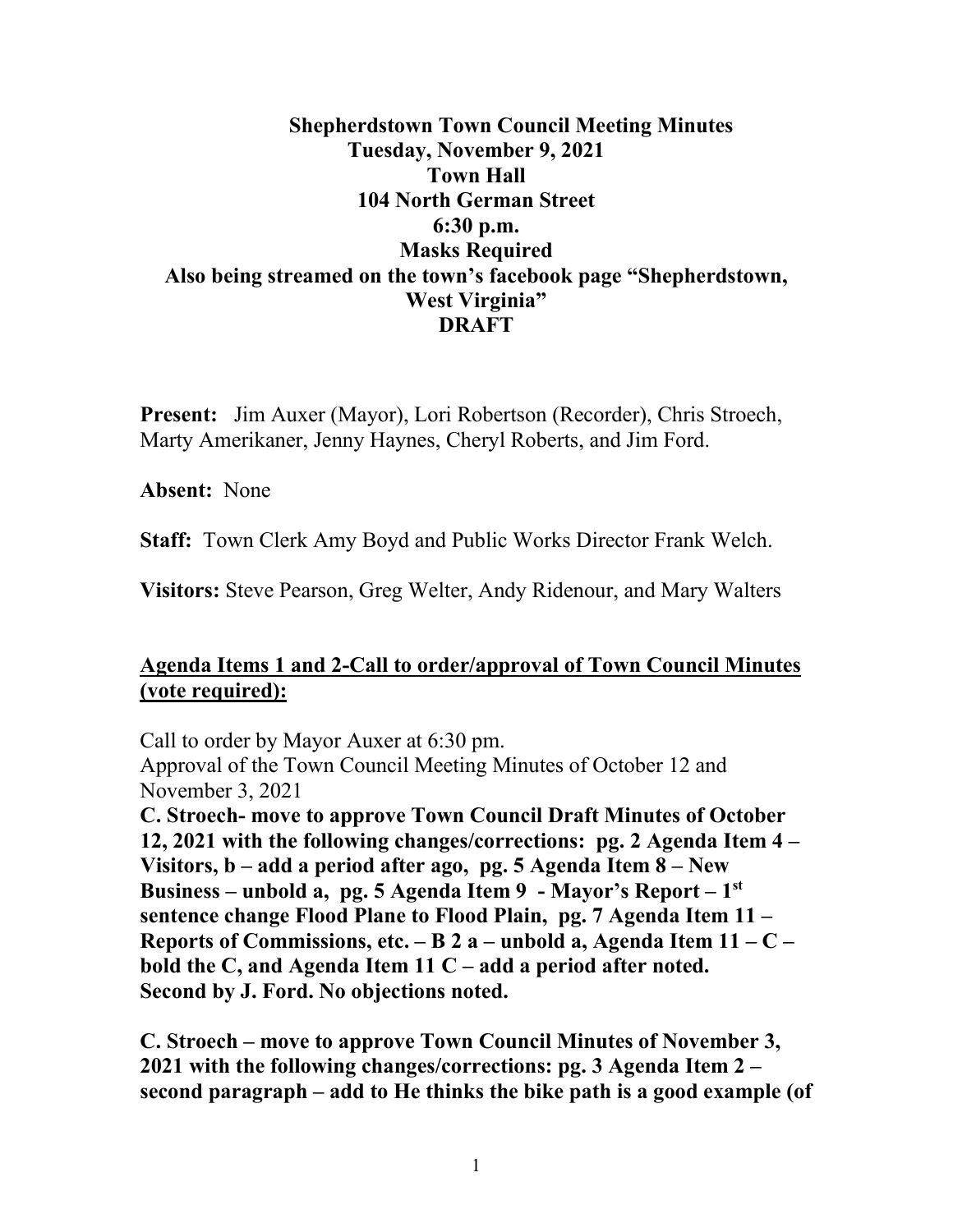**how the reserve funds may be used.), pg. 4 Agenda Item 2 – second paragraph, last sentence – make resident plural and add a period at the end, pg. 5 Agenda Item 2 – first paragraph add the sentence of – Mayor Auxer will bring up to the Finance Committee for appropriate reserve funds.**

**Second by M. Amerikaner. No objections noted.**

### **Agenda Item 3 – Public Comment Period:**

- a. Persons who have registered to address Town Council.
- b. The Mayor noted that no one emailed him regarding the meeting prior to the meeting with questions or comments.

#### **Agenda Item 4 - Visitors:**

Visitor's comments, if any, are logged in under the specific agenda items.

A. Ridenour – expressed his concerns about the trains stopping on the tracks blocking traffic for EMS access.

Mayor – this very issue was addressed 8 months ago with letters being sent to the railroad. All three crossings were recently blocked. Every citizen can contact the legislators, representatives, and delegates about their concerns. The dispatch number for the railroad to call is 1-800-453- 2530. He has asked the town attorney to deal with this issue by preparing a document to put pressure on the railroad via an ordinance. We would need several readings of the ordinance to move it forward. He has also spoken with the county. He noted that there is no emergency HAZMAT team in Jefferson County.

### **Agenda Item 5 – Public Hearings:**

a. First reading of an ordinance to amend Section 9-905, subpart ii, of Chapter 9, Title 9 of the Code of Shepherdstown, by expanding and further describing the legal remedies available for violations of this title.

**L. Robertson – moved to approve the First reading of an ordinance to amend Section 9-905, subpart ii, of Chapter 9, Title 9 of the Code of Shepherdstown, by expanding and further describing the legal remedies available for violations of this title. Second by C. Roberts. No objections noted.**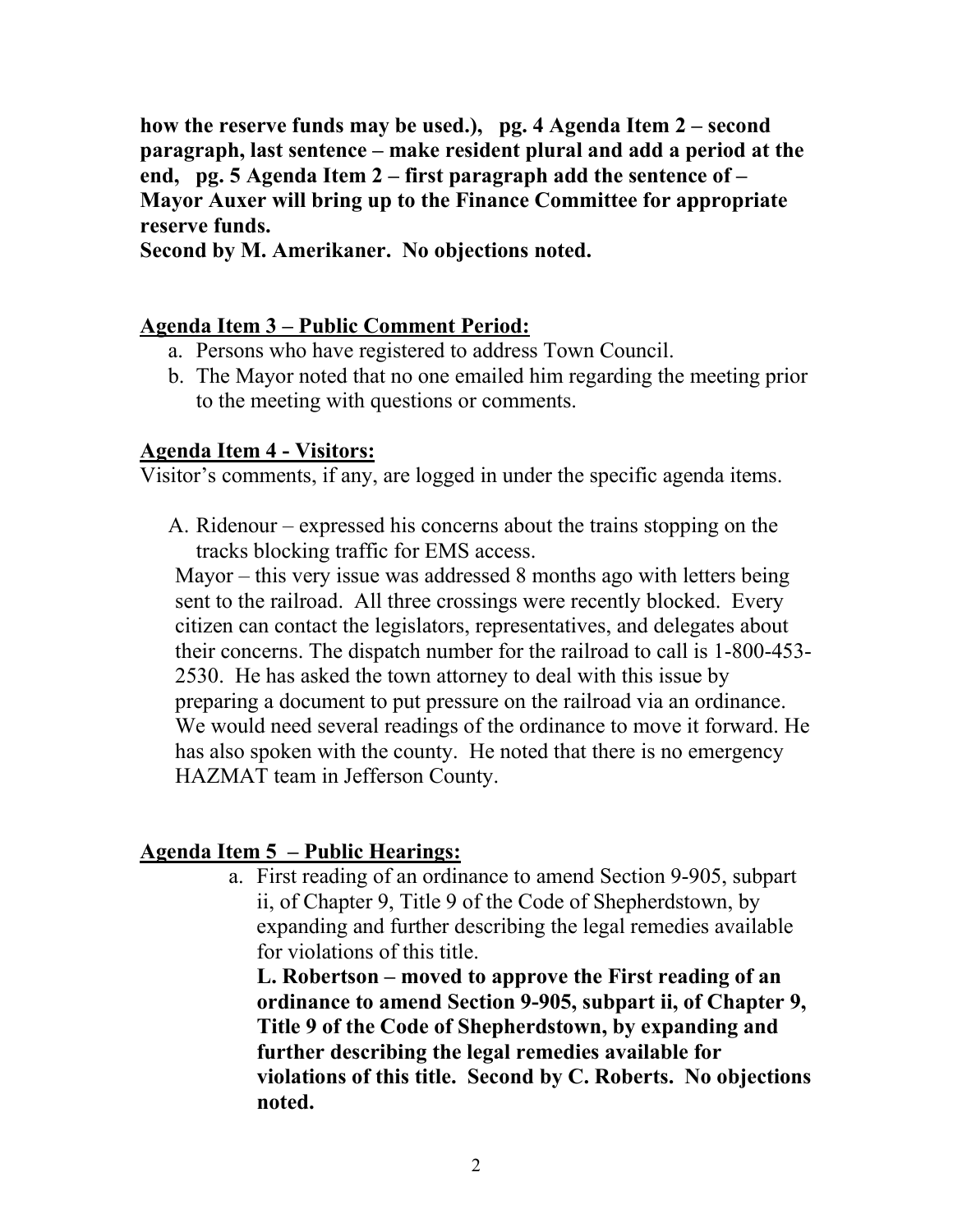### **Agenda Item 6 – Unfinished Business:**

a. Christmas in Shepherdstown – Friday after Thanksgiving J. Haynes – Friday night will be the kickoff with Santa arriving and the tree lighting. Lights throughout town are being checked and updated; there are events and promotions going on. A rack card is almost complete. Ms. Claus will start her readings around 5:45 p.m. and Santa will arrive by 6-6:15 p.m. King St. should be closed by 3 p.m. for the fire department to start their bonfire. German St. should be closed from  $5:15 - 7:15$  p.m. Only one family at a time will be allowed in McMurran Hall to see Santa. Judy will contact McMurran.

The tree arrives the  $19<sup>th</sup>$  and is decorated the  $20<sup>th</sup>$ . We have a star.

Nov.  $27<sup>th</sup>$  is a magic show at the Community Club from noon to 3 p.m.

The Christmas Parade is December  $4<sup>th</sup> - 10$  a.m.

Banners will be put up and will Christmas in Shepherdstown will encourage COVID protocols in their marketing.

### **Agenda Item 7 – Old Business:**

a. Initial discussion regarding the development of a public commons area – Chris Stroech –

Chris – the grant committee has been looking at a grant for the design phase but the committee cannot apply this year. He wants to form a working group to move this along.

# **Agenda Item 8 – New Business:**

a. None

# **Agenda Item 9 – Mayor's Report:**

a. Shepherdstown Public Library Update – Mayor – the repairs are moving along. There is now electric and the bathroom is being assembled. The furnace needs to be cleaned. The new library framing is up.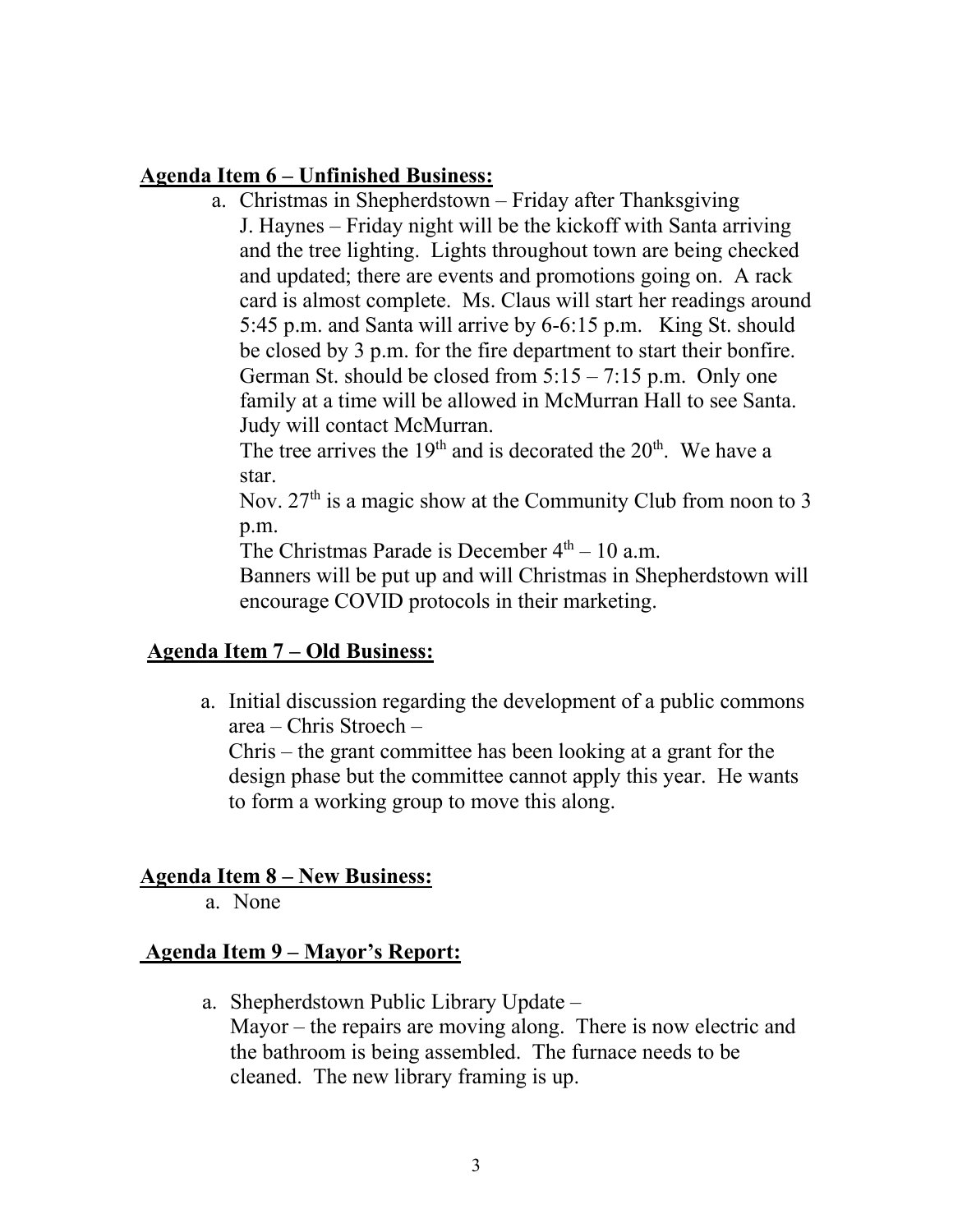- We have hired a new public works employee.
- The bike path grant match will be on the Finance Committee agenda.
- Free parking in Shepherdstown for meters only is from Dec. 10  $-$  Jan. 13.
- Will schedule a working session for after the holidays in early February.
- Nov.  $20^{th}$  Rotary will cut the weeds & grass around the signs.
- Jennifer will be cleaning the rain gardens at the Train Station and around the Shepherdstown sign by the Bavarian Inn coming off of the bridge.
- Toys for Tots-like boxes are at Town Hall and Shepherdstown Shares. L. Robertson suggested gas cards could be donated to Shepherdstown Shares for giving out.

# **Agenda Item 10 – Reports of Committees:**

## **A. Finance Committee:**

- 1. No meeting in October 2021
- 2. Finance Reporting:
	- 3. Recommendations
		- a. None

# **B. Parking Committee:**

- 1. No October 2021 meeting
- 2. Recommendations: None

# **C. Police Committee:**

- 1. No October 2021 meeting
- 2. Recommendations: None

# **D. Parks and Recreation Committee:**

- 1. Meeting minutes of October 2021
- 2. Recommendations:
	- a. None

C. Roberts – noted that Nov.  $30<sup>th</sup>$  is the next meeting. The committee is exploring ways to spruce up the parks to make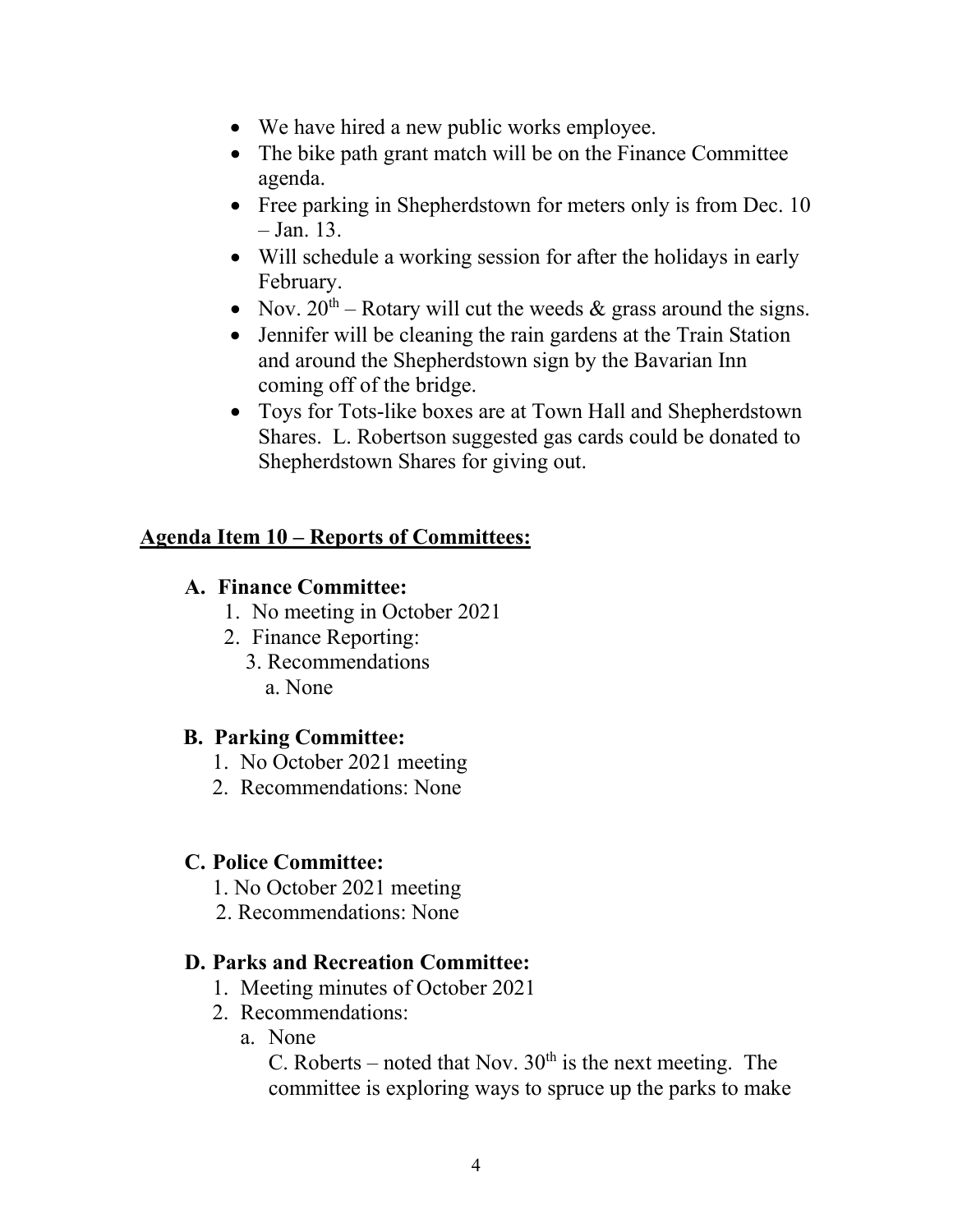them more inviting. Bookmark the Park will happen again in the spring. They are also looking at addressing the mulch issues around the playgrounds.

#### **E. Public Works Committee:**

- 1. Meeting minutes of October 2021
- 2. Recommendations:
	- None

Mayor – hazardous sidewalks – Frank has an extensive list with photos.

#### **F. Path Advisory Committee**

- 1. No meeting in October
- 2. Recommendations:
	- a. None

#### **G. Grants Committee**

- 1. Meeting minutes of October 2021 not available at time of packet preparation.
	- **a.** Recommendations: None

Chris Stroech – regarding the Cares Act – Catholic Charities should be able to distribute the funds January 2022 using an application process.

The committee is also working on a grant for AED devices for the Shepherdstown Police Department.

#### **Agenda item 11 – Report of Commissions, Authority and Boards:**

#### **A. Historic Landmarks Commission:**

- 1. Meeting minutes of October 2021
- 2. Recommendations:
	- a. None

#### **B. Planning Commission:**

- 1. Meeting minutes of October 2021
- 2. Recommendations: